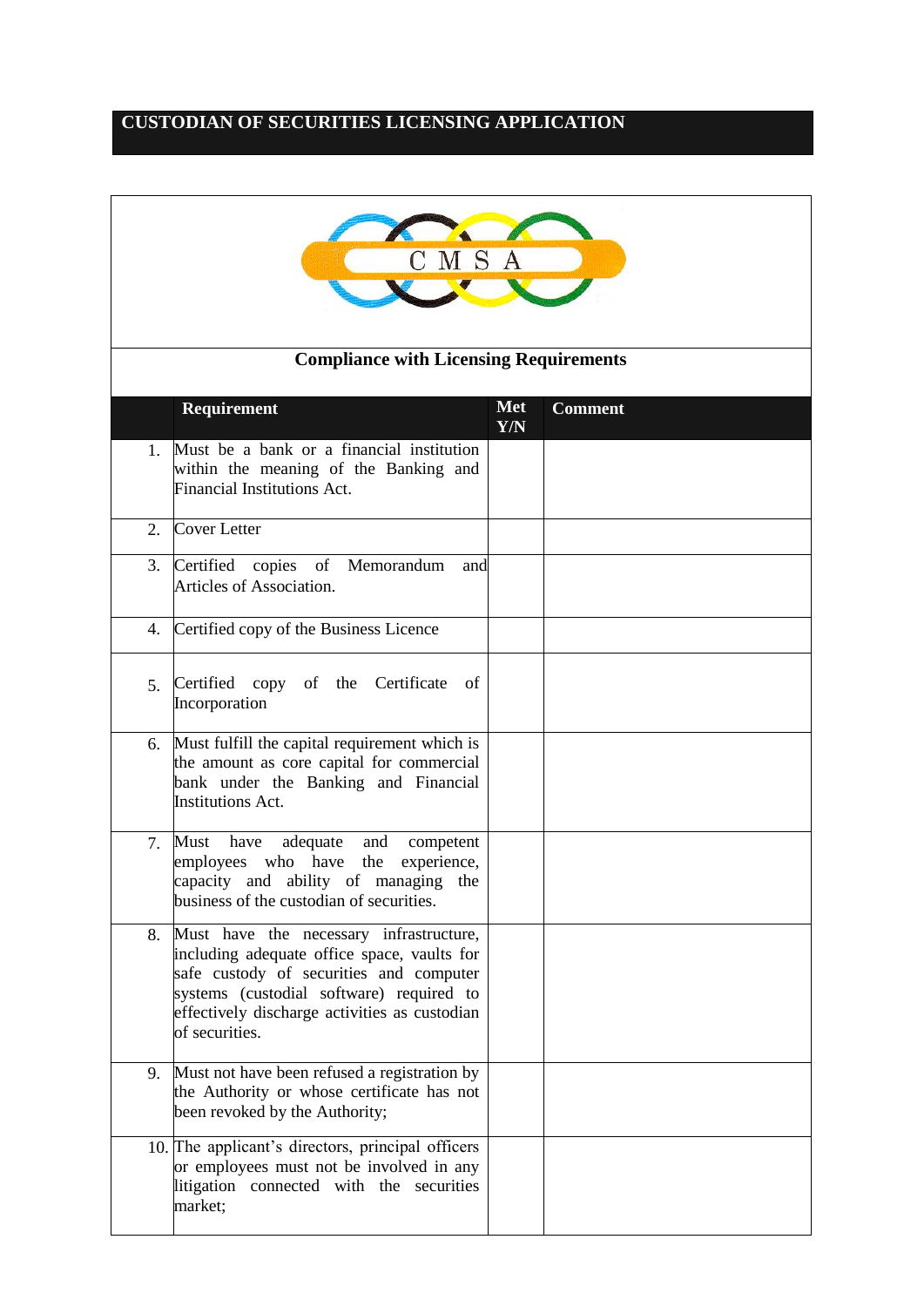| 11. Must have a complete operations and<br>Internal control manual setting out the       |  |
|------------------------------------------------------------------------------------------|--|
| following:                                                                               |  |
| The systems and procedures to be                                                         |  |
| followed for the effective and efficient<br>discharge of custodian of securities and     |  |
| the arm's length relationships to be                                                     |  |
| maintained;                                                                              |  |
| A standard client's contract which                                                       |  |
| describes specific matters concerning the                                                |  |
| duties and obligations of the custodian                                                  |  |
| which are related to the management of<br>dividends and interest collection services     |  |
| and other rights, corporate actions,                                                     |  |
| transfers of ownership, delivery or                                                      |  |
| receiving of certificates, reporting and<br>other services and a description of fees     |  |
| and taxes levied upon the services;                                                      |  |
|                                                                                          |  |
| A fee structure including but not limited<br>to registration fee, effecting share splits |  |
| or consolidations, property deposits,                                                    |  |
| transaction settlement and other services;                                               |  |
| Compensation for losses caused by the                                                    |  |
| custodian's negligence;                                                                  |  |
| 12. Fit and Proper documentation for Directors                                           |  |
| and Key personnel including: -                                                           |  |
| Duly certified National Identification                                                   |  |
| Cards for Tanzanian Citizens<br>and<br>Passport copies for foreigners;                   |  |
|                                                                                          |  |
| Duly certified police clearance                                                          |  |
| certificates;                                                                            |  |
| Duly certified academic certificates;                                                    |  |
| Complete profile of Directors<br>and                                                     |  |
| Principle officers;                                                                      |  |
|                                                                                          |  |
| Comprehensive Curriculum and                                                             |  |
| Passport photographs                                                                     |  |
| 13. Anti-Money Laundering Policy/Manual                                                  |  |
|                                                                                          |  |
| 14. Client Service Agreement                                                             |  |
| 15. Disaster Recovery and Business Continuity                                            |  |
| policy                                                                                   |  |
| 16. Business plan                                                                        |  |
|                                                                                          |  |
| Organizational structure<br>٠                                                            |  |
| Directors<br>п                                                                           |  |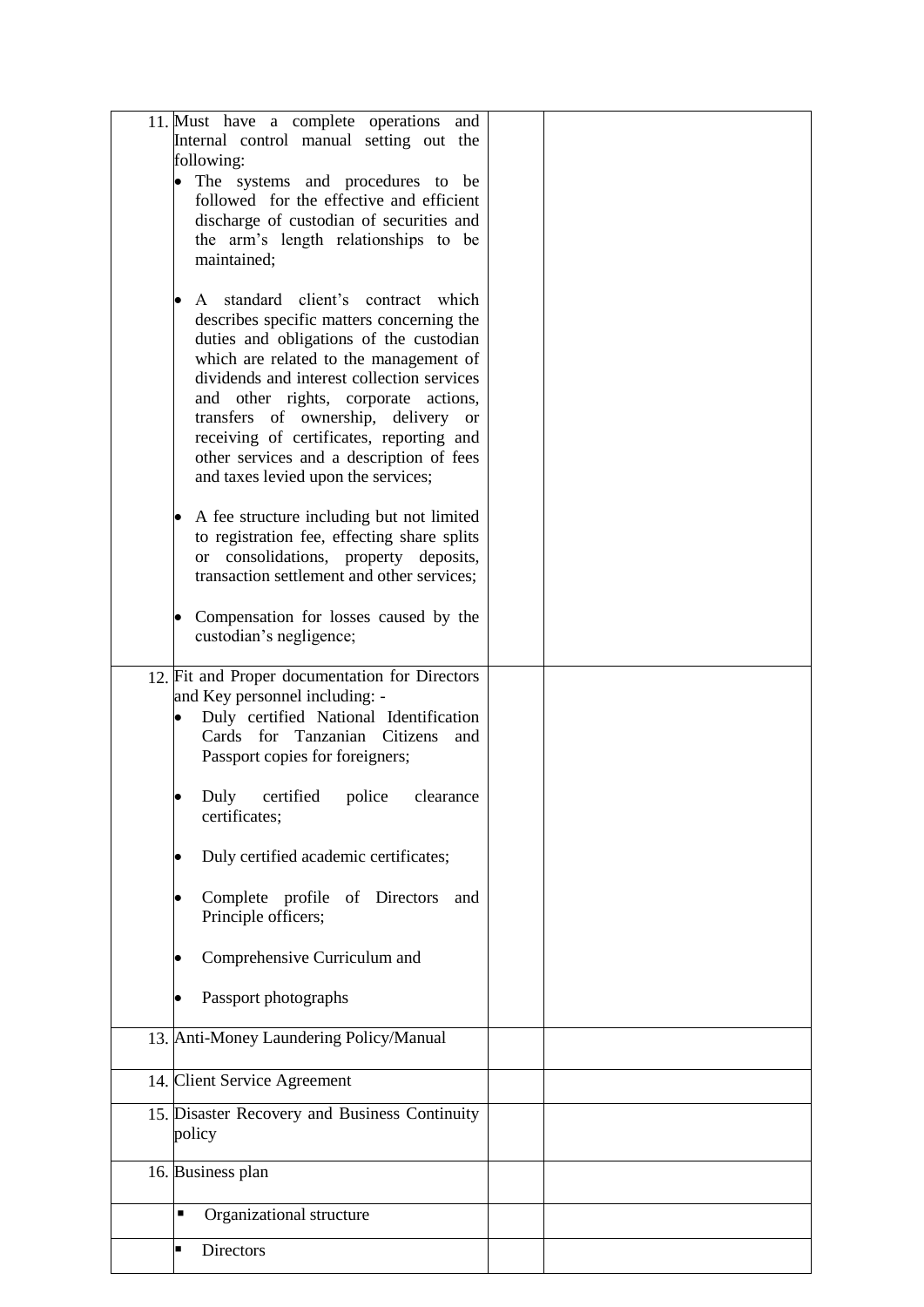| of Directors<br>which<br>should<br>Board<br>п |  |
|-----------------------------------------------|--|
|                                               |  |
| comprise of:                                  |  |
| A minimum of at least 2 directors             |  |
|                                               |  |
| At least one third<br>should be               |  |
| independent<br>and<br>non-executive           |  |
| directors                                     |  |
|                                               |  |
| Not more than one third of the                |  |
| directors who are close relations of          |  |
| any director                                  |  |
|                                               |  |
| A director should not hold more than<br>٠     |  |
| 2<br>directorships<br>market<br>in            |  |
| intermediaries<br>unless                      |  |
| they<br>are                                   |  |
| subsidiaries or holding companies             |  |
|                                               |  |
| Directors' declaration<br>п                   |  |
|                                               |  |
| <b>Shareholding Structure</b><br>Е            |  |
|                                               |  |
| Name and competencies of Chief<br>ш           |  |
| Executive officer                             |  |
|                                               |  |
| Operating system including dealing<br>П       |  |
| infrastructure<br>suitably<br>located<br>and  |  |
| equipped to effectively carry out its         |  |
| operations                                    |  |
|                                               |  |
| 17. A Risk Management framework in place      |  |
|                                               |  |
| Compliance Officer<br>П                       |  |
|                                               |  |
| Auditor<br>п                                  |  |
|                                               |  |
|                                               |  |
| 18. Physical inspection of facilities         |  |
|                                               |  |
| 19. Application Fees                          |  |
|                                               |  |

## **NOTE:**

- (1) The Capital Markets and Securities Authority reserve the right to request any additional or supporting information at any stage of the application process as deemed fit;
- (2) All payments should be accompanied by a cover letter, stipulating the amount being paid against the corresponding fees. Further information on payment details is available upon request;
- (3) All policies/Manuals have to be duly approved by the Board.